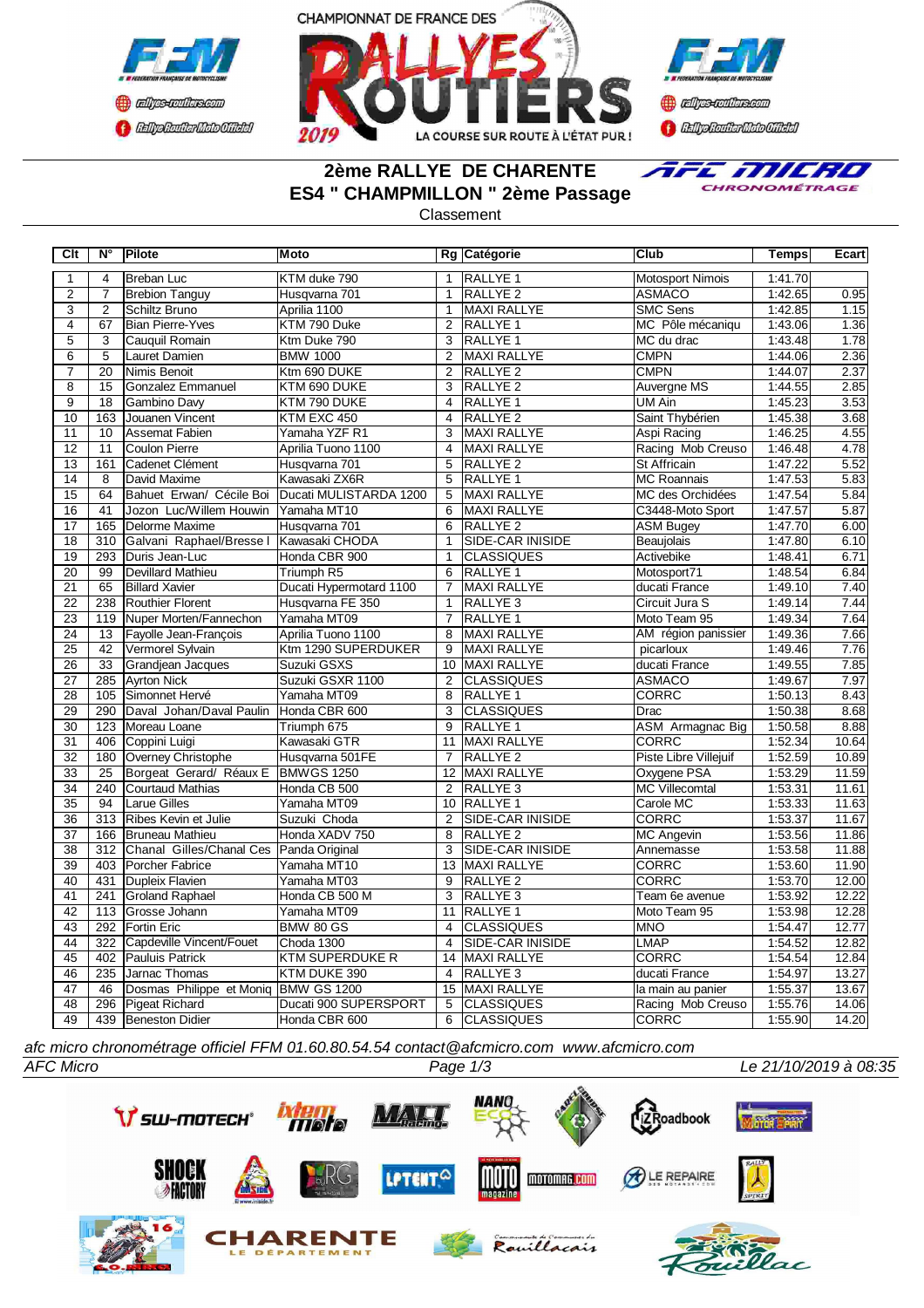



#### 2ème RALLYE DE CHARENTE ES4 " CHAMPMILLON " 2ème Passage **Classement**



| Clt             | $N^{\circ}$     | Pilote                                 | Moto                   |                 | Rg Catégorie            | Club                   | <b>Temps</b> | Ecart |
|-----------------|-----------------|----------------------------------------|------------------------|-----------------|-------------------------|------------------------|--------------|-------|
| 50              | 68              | <b>Francois Nicolas</b>                | Yamaha R1              |                 | 16 MAXI RALLYE          | Grezac Moto Club       | 1:55.93      | 14.23 |
| 51              | 429             | Lechopier Franck                       | <b>SWM 650</b>         |                 | 10 RALLYE 2             | <b>CORRC</b>           | 1:56.09      | 14.39 |
| $\overline{52}$ | 438             | <b>Streiff Laurent</b>                 | Yamaha FZR 600         | $\overline{7}$  | <b>CLASSIQUES</b>       | <b>CORRC</b>           | 1:56.24      | 14.54 |
| 53              | 303             | Crescenzo Sébastien                    | Honda CBR 900          | 8               | <b>CLASSIQUES</b>       | motosport71            | 1:56.58      | 14.88 |
| $\overline{54}$ | 294             | Palicot Grégory                        | Honda CBR 600          | 9               | <b>CLASSIQUES</b>       | <b>ACO</b>             | 1:57.92      | 16.22 |
| 55              | 26              | Connan Yannick                         | Aprilia Tuono 1100     | 17              | MAXI RALLYE             | ducati France          | 1:57.94      | 16.24 |
| 56              | 291             | <b>Theillac Thierry</b>                | Ducati SUPERSPORT 900  | 10              | <b>CLASSIQUES</b>       | <b>MC Angoumoisin</b>  | 1:58.50      | 16.80 |
| 57              | 164             | Pétuaud-létang Bruno/Del               | Husqvarna 701          | 11              | <b>RALLYE 2</b>         | PLV Racing             | 1:58.66      | 16.96 |
| $\overline{58}$ | 411             | Gate Damien                            | Triumph 675            |                 | 12 RALLYE 1             | <b>CORRC</b>           | 1:58.67      | 16.97 |
| 59              | 59              | Stephan Pierre/Brunet Elo Triumph 1050 |                        | $\overline{18}$ | MAXI RALLYE             | Moto Team 95           | 1:58.84      | 17.14 |
| 60              | $\overline{51}$ | Pelaez Sylvain                         | Ducati Panigale V4     | 19              | <b>MAXI RALLYE</b>      | <b>CMPN</b>            | 1:58.84      | 17.14 |
| 61              | 108             | Gilli Aurélien                         | Yamaha MT07            | 13              | RALLYE <sub>1</sub>     | Pit lane endurance     | 1:58.93      | 17.23 |
| 62              | 104             | Preudhomme benjamin                    | Suzuki GSXS 750        | 14              | <b>RALLYE 1</b>         | <b>MC Carole</b>       | 1:58.98      | 17.28 |
| 63              | 418             | Chamaux Sylvain                        | Suzuki GSXR 600        | 15              | <b>RALLYE 1</b>         | <b>CORRC</b>           | 1:59.25      | 17.55 |
| 64              | 414             | Blay Yohan                             | Honda CBRR             | 16              | <b>RALLYE 1</b>         | CORRC                  | 1:59.28      | 17.58 |
| 65              | 27              | Vaugelade Jean-Pierre                  | Aprilia RSV4           | 20              | MAXI RALLYE             | MC Argentonnais        | 1:59.39      | 17.69 |
| 66              | 54              | Deburck Philippe                       | <b>KTM Adventure</b>   | 21              | MAXI RALLYE             | Enduro Club de Ver     | 1:59.44      | 17.74 |
| 67              | 421             | <b>Bertrand Guillaume</b>              | Kawasaki ZX750L        | 17              | <b>RALLYE 1</b>         | <b>CORRC</b>           | 1:59.45      | 17.75 |
| 68              | 101             | Bacca Riccardo                         | Suzuki GSXR 750        | 18              | <b>RALLYE 1</b>         | <b>Passion Vitesse</b> | 1:59.57      | 17.87 |
| 69              | 407             | <b>Boisserie Philippe/Dideric</b>      | <b>BMW RT 1250</b>     | 22              | MAXI RALLYE             | <b>CORRC</b>           | 1:59.58      | 17.88 |
| 70              | 426             | Dubuc Pierre-Adrien                    | Kawasaki ER6           | 12              | RALLYE <sub>2</sub>     | <b>CORRC</b>           | 2:00.72      | 19.02 |
| 71              | 21              | Maurel Eric                            | Aprilia Tuono 1100     | 23              | MAXI RALLYE             | Senas Durance          | 2:01.08      | 19.38 |
| $\overline{72}$ | 44              | Basello Florent/Forillère L            | Honda Africa Twin      | $\overline{24}$ | <b>MAXI RALLYE</b>      | <b>CORRC</b>           | 2:01.23      | 19.53 |
| 73              | 315             | Lepage pauline/Lepage D Yamaha R1 MSR  |                        | 5               | <b>SIDE-CAR INISIDE</b> | MC <sub>2</sub> A      | 2:01.64      | 19.94 |
| $\overline{74}$ | 415             | Poitevin Julien                        | Honda Hordnet 600      | 19              | <b>RALLYE 1</b>         | <b>CORRC</b>           | 2:01.89      | 20.19 |
| 75              | 413             | Grammatico Loic                        | Honda CBRR             |                 | 20 RALLYE 1             | <b>CORRC</b>           | 2:02.07      | 20.37 |
| 76              | 162             | Dupuis-Maurin Valeryane                | Kawasaki ER6M          |                 | 13 RALLYE 2             | Drac                   | 2:02.57      | 20.87 |
| $\overline{77}$ | 317             | Bacon Franck/Penot Cédr KTM RC8R       |                        | 6               | <b>SIDE-CAR INISIDE</b> | Racing mob Creuso      | 2:02.93      | 21.23 |
| $\overline{78}$ | 160             | <b>Bousselin Philippe</b>              | KTM DUKE 690           | 14              | RALLYE <sub>2</sub>     | MC virée en Livrado    | 2:04.41      | 22.71 |
| 79              | 401             | Monostori Michel                       | <b>BMW TMT2</b>        | 25              | MAXI RALLYE             | <b>CORRC</b>           | 2:04.52      | 22.82 |
| 80              | 432             | <b>Richard David</b>                   | <b>KTM DUKE R</b>      |                 | 15 RALLYE 2             | <b>CORRC</b>           | 2:04.56      | 22.86 |
| $\overline{81}$ | 430             | Spinoza laurent                        | Honda CB 500           |                 | 16 RALLYE 2             | <b>CORRC</b>           | 2:04.68      | 22.98 |
| 82              | 55              | Lamour Marc                            | Honda CBRX             | 26              | MAXI RALLYE             | MC DU VAL DE SE        | 2:04.72      | 23.02 |
| 83              | 31              | Potier Guillaume                       | Ducati MULTISTRADA     | 27              | MAXI RALLYE             | <b>Nimois</b>          | 2:05.43      | 23.73 |
| 84              | 274             | Lacoste Christian                      | <b>BMW 750</b>         | $\mathbf{1}$    | ANCIENNES               | <b>UM Ain</b>          | 2:05.55      | 23.85 |
| 85              | 117             | Brousté Laurent                        | Triumph R 675          | 21              | <b>RALLYE 1</b>         | <b>MTTH</b>            | 2:05.79      | 24.09 |
| 86              | 400             | Baudot Pascal                          | <b>BMW 1150 GS</b>     | $\overline{28}$ | <b>MAXI RALLYE</b>      | <b>CORRC</b>           | 2:06.28      | 24.58 |
| 87              | 422             | Beaumont Aurélien                      | MV Agusta 800          | 22              | <b>RALLYE 1</b>         | <b>CORRC</b>           | 2:06.54      | 24.84 |
| 88              | 261             | Coudurier Thierry / Parent             | Yamaha 350             | 2               | <b>ANCIENNES</b>        | Arbusigny              | 2:06.93      | 25.23 |
| 89              | 412             | D'abrigeon Franck                      | Triumph 675            | $\overline{23}$ | <b>RALLYE 1</b>         | <b>CORRC</b>           | 2:07.20      | 25.50 |
| $\overline{90}$ | $\overline{58}$ | Bourgeois Frédéric                     | <b>KTM SUPERDUKE R</b> | 29              | <b>MAXI RALLYE</b>      | Carole MC              | 2:07.27      | 25.57 |
| $\overline{91}$ | 233             | <b>Colliot Philippe</b>                | <b>KTM 390</b>         | 5               | RALLYE 3                | Avenir Moto            | 2:08.07      | 26.37 |
| $\overline{92}$ | 419             | Rudyk Trystan                          | Suzuki GSR 750         | 24              | RALLYE 1                | CORRC                  | 2:08.14      | 26.44 |
| 93              | 434             | Viard Aline                            | Kawasaki Ninja         | 6               | RALLYE <sub>3</sub>     | CORRC                  | 2:08.19      | 26.49 |
| 94              | 433             | Deberteix Yann                         | Honda CB               | $\overline{7}$  | RALLYE <sub>3</sub>     | <b>CORRC</b>           | 2:08.21      | 26.51 |
| 95              | 424             | <b>Sirgue Nicolas</b>                  | KTM DUKE 2             | 25              | RALLYE <sub>1</sub>     | <b>CORRC</b>           | 2:08.29      | 26.59 |
| 96              | 236             | Crescencio Pedro                       | Kawasaki NINJA 400     | 8               | RALLYE <sub>3</sub>     | ASM-ACO                | 2:08.81      | 27.11 |
| 97              | 167             | Molinet Denis                          | Kawasaki 650           | 17              | RALLYE <sub>2</sub>     | Moto club Dauphino     | 2:09.47      | 27.77 |
| 98              | 329             | Choin Albert/Bordas Patri              | Choda Suzuki GSXR 1000 | 7               | <b>SIDE-CAR INISIDE</b> | <b>UM Aube</b>         | 2:10.42      | 28.72 |

*afc micro chronométrage officiel FFM 01.60.80.54.54 contact@afcmicro.com www.afcmicro.com*